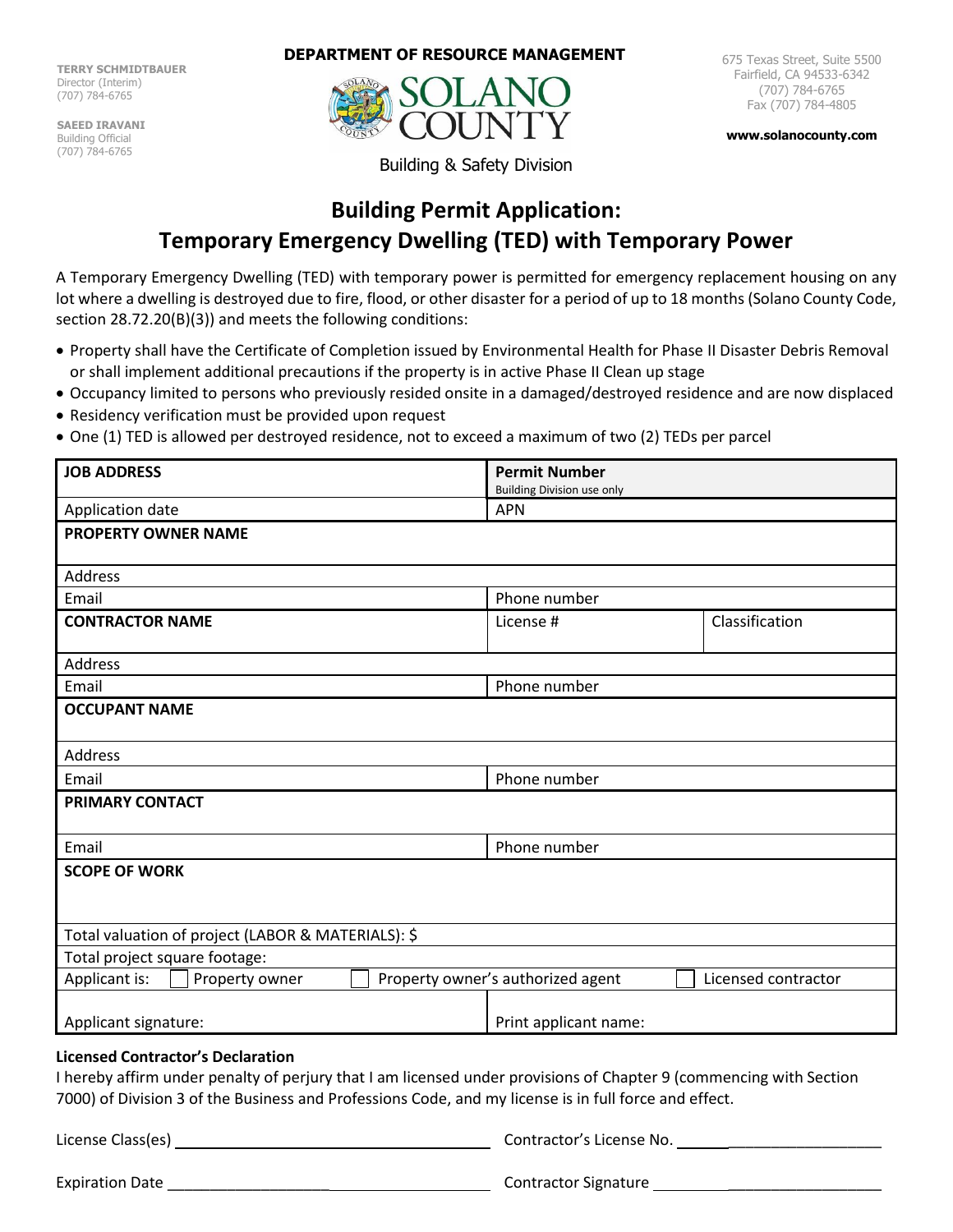- A. **Type of Temporary Emergency Dwelling (TED):** The TED shall include provisions for sleeping, eating, cooking, and sanitation. Please check one:
	- 1. Recreational Vehicle (RV): A vehicle which is a motor home, travel trailer, truck camper, or camping trailer with or without motive power, designed for human habitation and emergency occupation. RV license plate number: \_\_\_\_\_\_\_\_\_\_\_\_\_\_\_\_\_\_\_\_\_\_\_\_\_\_\_\_\_\_\_\_\_\_\_\_\_\_\_\_\_\_\_\_\_\_\_\_\_\_\_\_\_\_\_\_\_\_\_\_\_\_\_\_\_\_\_\_
	- 2. Mobile home / Manufactured Dwelling: A structure certified under the National Manufactured Housing Construction and Safety Standards Act of 1974 and designed for, or occupied exclusively by, one family.

# B. **Setback Requirements:**

- 1. Minimum 30 ft. setback from the property line of all parcels
- 2. Minimum 100 ft. setback from any disaster debris located on an adjacent parcel that has not completed Phase II cleanup
- 3. A TED shall not be placed in any easements
- 4. Minimum clearance of 150 feet is required from the proposed TED to any burn debris on the parcel which has not yet cleared Phase II cleanup
- 5. Minimum parcel size to qualify for placement of a TED is 1.0 acre or larger
- C. **Signage Requirement:** The existing address for the property shall be placed on a sign at the driveway entrance to the property and again within 10 feet of the TED location. If the driveway branches within the property to multiple TED's, an address sign shall also be placed at the intersection indicating the direction to each TED. Per Section 505.1 of the 2019 California Fire Code, lettering shall be a minimum of 4 inches in height with a 0.5 inch stroke on a reflective or contrasting background. Existing / surviving address signs or markers will satisfy the driveway entrance signage requirement.
- D. **Water:** The Temporary Emergency Dwelling shall be supplied potable water by the following means (select one):
	- 1. Connection to an approved Public Water System: Please specify the water district:
	- 2.  $\Box$  Connection to an existing water well on the parcel. Connection to an existing well requires inspection by Environmental Health to verify the water well is undamaged and use of the water well will not potentially contaminate the aquifer. It is recommended that bacteriological sampling of the water well is performed prior to connecting and residence may consider also testing for organics if the well has been damaged by fire
	- 3. Other (please specify):
- E. **Sewage:** The Temporary Emergency Dwelling shall utilize one of the following approved methods of sewage disposal (select one):
	- 1. Connection to an existing onsite sewage treatment system (OWTS). Verification from a septic professional that the system is operating properly, a tight line permit and inspection by Environmental Health are required prior to TED connection to an existing OWTS.
	- 2. Temporary holding tank serviced under contract with an approved pumping company for regular pumping provided that a sanitation or nuisance issue is not created. A copy of the contract shall be provided to the Solano County Environmental Health Services Division.
	- 3.  $\Box$  Other (please specify):
- F. **Site Plan:** Please provide a fully dimensioned site plan which clearly shows the following:
	- 1. The property lines and any easements on the property
	- 2. The proposed location of the Temporary Emergency Dwelling (TED)
	- 3. The location of the wastewater facilities, ie. the proposed connection to the existing septic system or location of holding tank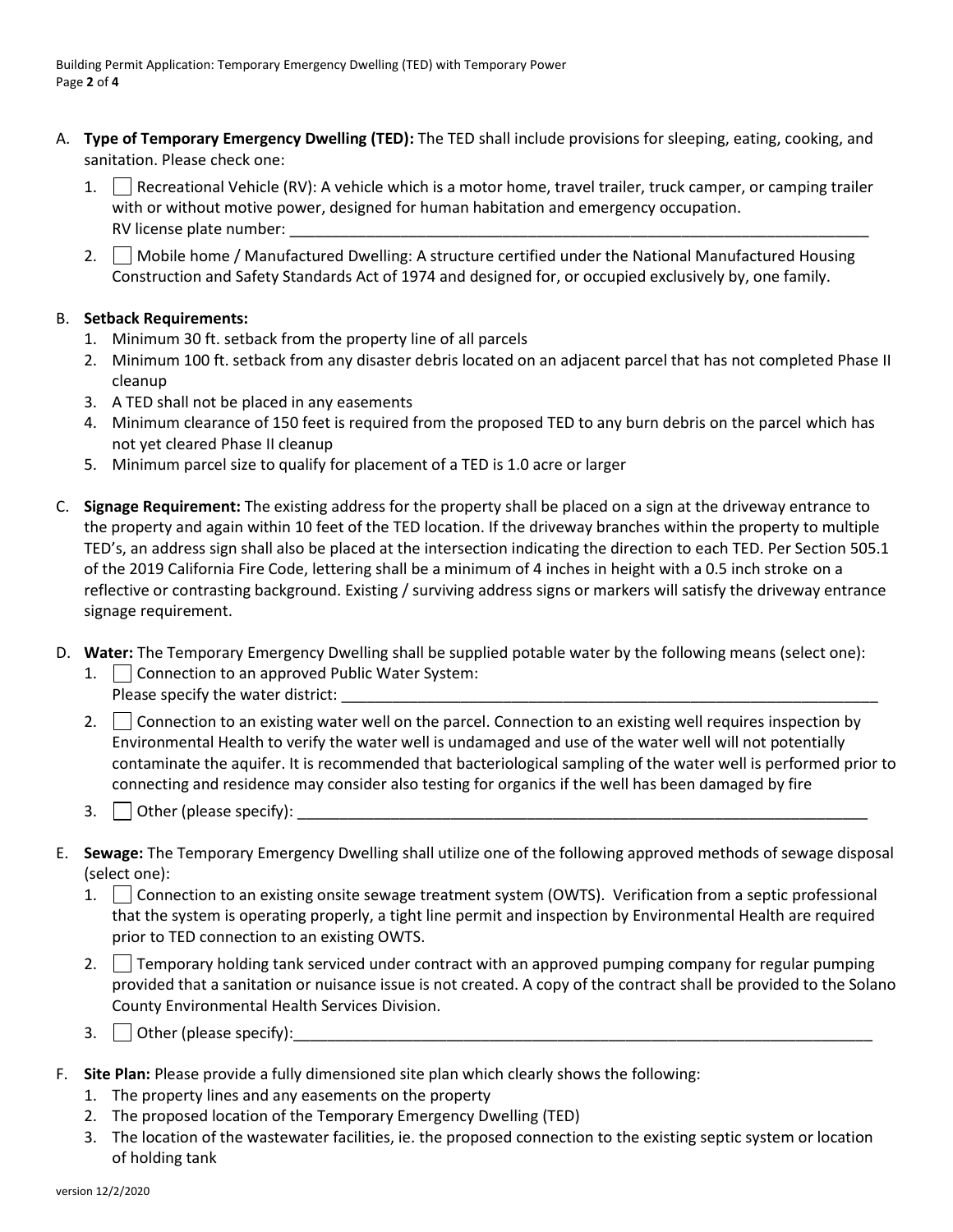Building Permit Application: Temporary Emergency Dwelling (TED) with Temporary Power Page **3** of **4**

- 4. The location of the potable water lines, ie. the proposed connection to a Public Water System, existing private well, or potable water holding tank
- 5. If the property has not cleared Phase II cleanup, outdoor activity shall be minimized with consideration of keeping a physical distance of at least 150 feet from any burn debris on the property. Temporary fencing, barriers or physical distance shall be used to separate the Temporary Emergency Dwelling from the fire burn area. When having to perform essential work, proper Personal Protective Equipment shall be utilized. (i.e. N95 Respirators and protective clothing and gloves). Do not use outdoor air intakes for heating and cooling systems – use the recirculation setting for air intake
- 6. If separate access to the fire debris area is not provided, the residents of the TED shall refrain from utilizing the shared access during active debris clean-up operations. Where travel on a common access is necessary, the vehicle windows shall be rolled up and air set to recirculation with no outside air intake while within 150 feet of the burn area.

### **Workers' Compensation Declaration**

WARNING: FAILURE TO SECURE WORKERS' COMPENSATION COVERAGE IS UNLAWFUL, AND SHALL SUBJECT AN EMPLOYER TO CRIMINAL PENALTIES AND CIVIL FINES UP TO ONE HUNDRED THOUSAND DOLLARS (\$100,000), IN ADDITION TO THE COST OF COMPENSATION, DAMAGES AS PROVIDED FOR IN SECTION 3706 OF THE LABOR CODE, INTEREST, AND ATTORNEY'S FEES.

## **I hereby affirm under penalty of perjury one of the following declarations:**

I have and will maintain a certificate of consent to self-insure for workers' compensation, issued by the Director of Industrial Relations as provided for by Section 3700 of the Labor Code, for the performance of the work for which this permit is issued.

Policy No.

 $\Box$  I have and will maintain workers' compensation insurance, as required by Section 3700 of the Labor Code, for the performance of the work for which this permit is issued. My workers' compensation insurance carrier and policy number are:

Carrier: Policy Number

Expiration Date: \_\_\_\_\_\_\_\_\_\_\_\_ Name of Agent Phone No.

I certify that, in the performance of the work for which this permit is issued, I shall not employ any person in any manner so as to become subject to the workers' compensation laws of California, and agree that, if I should become subject to the workers' compensation provisions of Section 3700 of the Labor Code, I shall forthwith comply with those provisions.

**Signature** Date **Date Date Date Date Date Date Date Date Date Date** 

## **Declaration Regarding Construction Lending Agency**

I hereby affirm under penalty of perjury that there is a construction lending agency for the performance of the work for which this permit is issued (Section 3097, Civil Code).

Lender's Name & Address

### **Owner-Builder Declaration**

I hereby affirm under penalty of perjury that I am exempt from the Contractors' State License Law for the reason(s) indicated below by the checkmark(s) I have placed next to the applicable item(s) (Section 7031.5, Business and Professions Code: Any city or county that requires a permit to construct, alter, improve, demolish, or repair any structure, prior to its issuance, also requires the applicant for the permit to file a signed statement that he or she is licensed pursuant to the provisions of the Contractors' State License Law (Chapter 9 (commencing with Section 7000) of Division 3 of the Business and Professions Code) or that he or she is exempt from licensure and the basis for the alleged exemption. Any violation of Section 7031.5 by any applicant for a permit subjects the applicant to a civil penalty of not more than five hundred dollars (\$500).